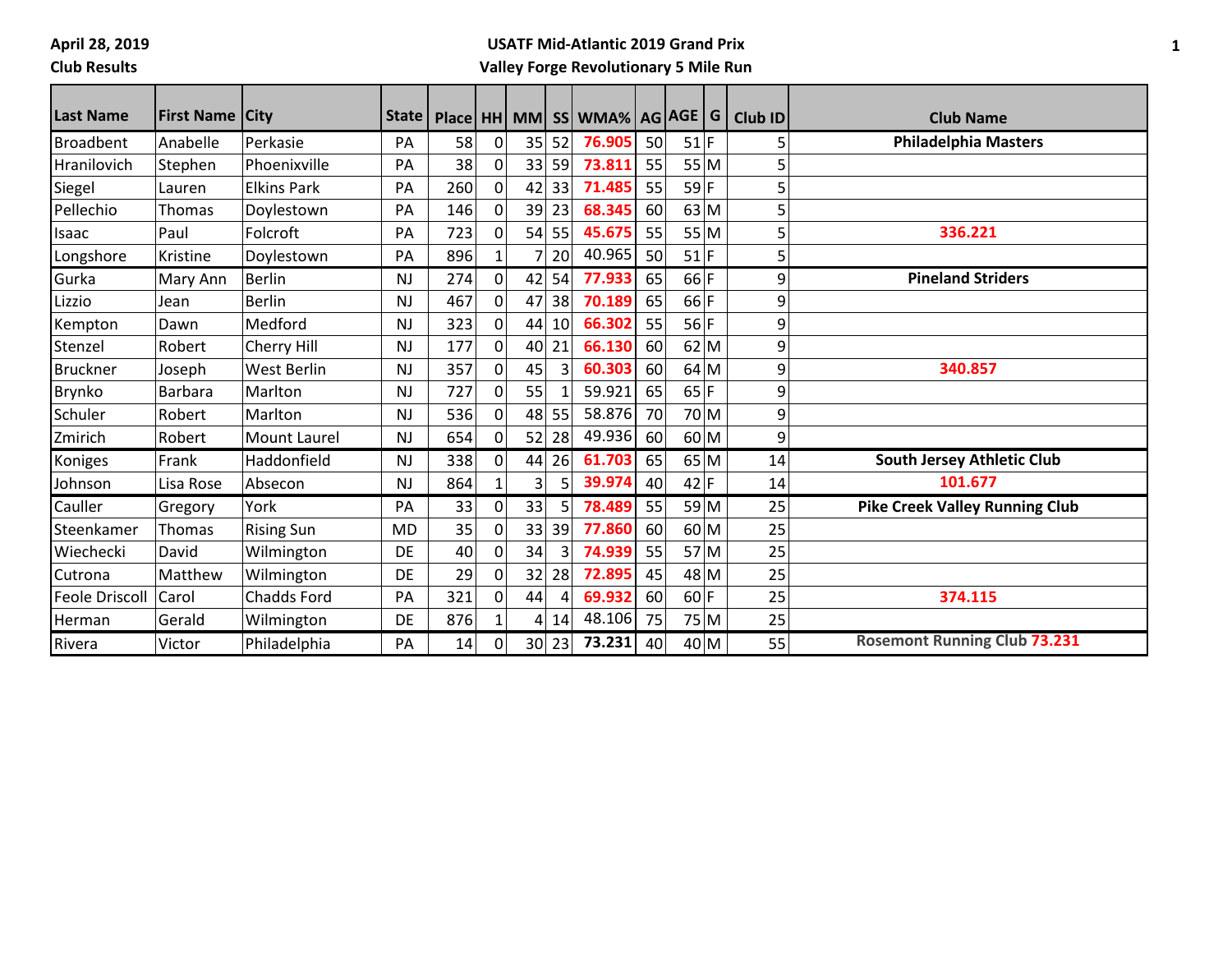**April 28, 2019 Club Results**

### **USATF Mid-Atlantic 2019 Grand Prix Valley Forge Revolutionary 5 Mile Run**

| Harte          | Tim           | Coatesville              | PA | $\overline{7}$ | $\mathbf 0$      | 28<br>57             | 83.823 | 50 |        | 51 M   | 81   | <b>Greater Philadelphia TC</b>                                   |
|----------------|---------------|--------------------------|----|----------------|------------------|----------------------|--------|----|--------|--------|------|------------------------------------------------------------------|
| Folzer         | Sandra        | Philadelphia             | PA | 554            | $\mathbf 0$      | 25<br>49             | 83.002 | 75 | $79$ F |        | 81   |                                                                  |
| Padilla        | Michael       | Phoenixville             | PA | 6              | 0                | 27<br>48             | 82.494 | 40 |        | 44 M   | 81   |                                                                  |
| Jennings       | Thomas        | Ft Washington            | PA | 128            | $\Omega$         | 38<br>44             | 79.776 | 75 |        | 75 M   | 81   |                                                                  |
| Armstrong      | Scott         | Pottstown                | PA | 23             | $\Omega$         | 31<br>43             | 79.769 | 55 |        | 56 M   | 81   | 408.863                                                          |
| Deery          | Julie         | Bala Cynwyd              | PA | 60             | $\mathbf 0$      | 5<br>36              | 78.245 | 50 | $53$ F |        | 81   |                                                                  |
| Morrison       | Don           | West Brandywine          | PA | 69             | 0                | 36 31                | 78.001 | 65 |        | $69$ M | 81   |                                                                  |
| Dechnik        | Michael       | Skippack                 | PA | 18             | 0                | 31<br>$\overline{2}$ | 77.551 | 50 |        | 50 M   | 81   |                                                                  |
| Montini        | Paul          | <b>Huntingdon Valley</b> | PA | 27             | $\mathbf 0$      | 53<br>31             | 76.111 | 50 |        | $51$ M | 81   |                                                                  |
| Reilly         | Philip        | Philadelphia             | PA | 48             | 0                | 35<br>14             | 75.733 | 60 |        | $62$ M | 81   |                                                                  |
| Lippincott     | Jennifer      | Philadelphia             | PA | 53             | 0                | 35<br>28             | 71.100 | 40 | $42$ F |        | 81   |                                                                  |
| Rebbechi       | Donovan       | Penn Valley              | PA | 32             | 0                | 32<br>50             | 70.406 | 45 |        | $45$ M | 81   |                                                                  |
| Doelp          | Diann         | Erdenheim                | PA | 234            | $\mathbf 0$      | 52<br>41             | 68.272 | 50 | $54$ F |        | 81   |                                                                  |
| Tozer          | Colleen       | Philadelphia             | PA | 196            | $\mathbf 0$      | 40 51                | 59.241 | 30 | $31$ F |        | 81   |                                                                  |
| <b>McManus</b> | Diane         | <b>Upper Darby</b>       | PA | 914            | $\mathbf{1}$     | 10<br>$\overline{4}$ | 49.120 | 65 | $68$ F |        | 81   |                                                                  |
| Gearinger      | Dylan         | <b>Berwick</b>           | PA | $\mathbf{1}$   | $\mathbf 0$      | 25<br>$\mathbf{1}$   | 85.210 | 20 |        | 22 M   | 82   | Philadelphia Runner Track Club                                   |
| <b>Binder</b>  | Joseph        | Haverford                | PA | 3              | 0                | 27<br>18             | 79.060 | 35 |        | 35 M   | 82   |                                                                  |
| Thirumurthy    | Harsha        | Bala Cynwyd              | PA | 9              | $\mathbf 0$      | 29<br>21             | 76.945 | 40 |        | 42 M   | 82   | 241.215                                                          |
| Geslin         | Alexis        | Philadelphia             | PA | 37             | $\mathbf 0$      | 33<br>56             | 62.819 | 25 |        | 25 M   | 82   |                                                                  |
| Dean           | Abby          | Philadelphia             | PA | 30             | $\mathbf 0$      | 32<br>45             | 80.458 | 45 | $47$ F |        | 155  | <b>Athena Track Club</b>                                         |
| Heppelmann     | Patricia      | Malvern                  | PA | 39             | $\Omega$         | 34<br>$\mathbf{1}$   | 76.678 | 45 | $46$ F |        | 155  | 157.136                                                          |
| Wrzosek        | <b>Thomas</b> | Downingtown              | PA | 36             | $\mathbf 0$      | $33$ 42              | 79.179 | 60 |        | 62 M   | 182  | <b>Downingtown Running Club</b>                                  |
| Kampf          | Seth          | Collegeville             | PA | 4              | $\mathbf 0$      | 27<br>27             | 78.324 | 30 |        | $34$ M | 182  |                                                                  |
| Jefferis       | Robin         | Phoenixville             | PA | 106            | $\mathbf 0$      | $37$ 57              | 77.163 | 55 | $56$ F |        | 182  |                                                                  |
| <b>Bizal</b>   | Michael       | Exton                    | PA | 57             | $\mathbf{0}$     | 35<br>47             | 71.961 | 55 |        | $58$ M | 182  |                                                                  |
| Dietrick       | Kimberly      | Malvern                  | PA | 62             | $\mathbf{0}$     | 36<br>$\overline{7}$ | 71.574 | 45 | $45$ F |        | 182  | 378.201                                                          |
| Kimmel         | Michael       | Wayne                    | PA | 68             | 0                | 36<br>28             | 63.894 | 45 |        | $46$ M | 182  |                                                                  |
| Conway         | Bill          | Downingtown              | PA | 231            | $\mathbf 0$      | 41<br>49             | 61.578 | 55 |        | 58 M   | 182  |                                                                  |
| Hasty          | Thomas        | Flourtown                | PA | 165            | 0                | 40<br>3              | 55.972 | 40 |        | $41$ M | 209  | <b>Delaware Valley Girls Track Coaches Association</b><br>55.972 |
| Varallo        | Vince         | Fort Washington          | PA | $10\,$         | $\boldsymbol{0}$ | $29$ 27              | 79.117 | 45 |        | $46$ M | 1173 | <b>Ambler Area Running Club</b>                                  |
| <b>Boland</b>  | Robert        | Warrington               | PA | 43             | $\mathbf 0$      | 34 51                | 77.236 | 60 |        | $63$ M | 1173 |                                                                  |
| Goodman        | Hilary        | Springhouse              | PA | 111            | 0                | 38 20                | 76.391 | 55 | $56$ F |        | 1173 | 232.744                                                          |